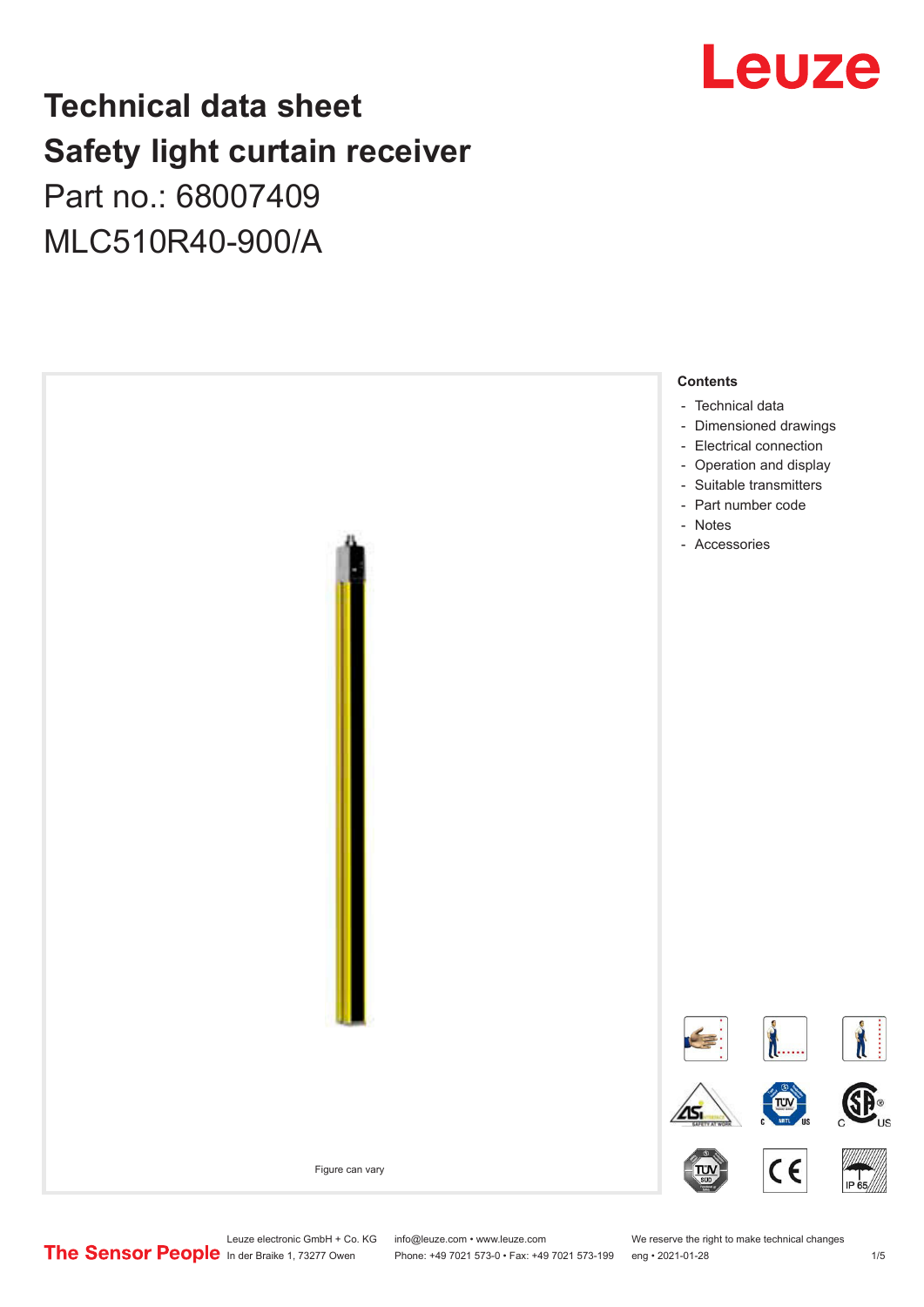## <span id="page-1-0"></span>**Technical data**

#### **Basic data**

| <b>Series</b> | <b>MLC 500</b>       |
|---------------|----------------------|
| Device type   | Receiver             |
| Application   | Access quarding      |
|               | Danger zone guarding |
|               | Hand protection      |

#### **Characteristic parameters**

| <b>Type</b>            | 4, IEC/EN 61496          |
|------------------------|--------------------------|
| <b>SIL</b>             | 3, IEC 61508             |
| <b>SILCL</b>           | 3, IEC/EN 62061          |
| Performance Level (PL) | e, EN ISO 13849-1        |
| $PFH_n$                | 7.73E-09 per hour        |
| Mission time $T_M$     | 20 years, EN ISO 13849-1 |
| Category               | 4, EN ISO 13849          |

#### **Protective field data**

| <b>Resolution</b>              | 40 mm                                    |
|--------------------------------|------------------------------------------|
| <b>Protective field height</b> | 900 mm                                   |
| <b>Optical data</b>            |                                          |
| Synchronization                | Optical between transmitter and receiver |
| <b>Electrical data</b>         |                                          |
| <b>Protective circuit</b>      | Overvoltage protection                   |
|                                | Short circuit protected                  |
| Performance data               |                                          |
| Supply voltage U <sub>n</sub>  | 26.531.6V                                |

Supply voltage  $U_B$ **Current consumption from AS-i circuit** 150 mA

#### **Timing**

| Response time             | 9 ms   |
|---------------------------|--------|
| <b>Restart delay time</b> | 100 ms |

#### **Interface**

**Type AS-Interface Safety at Work** 

| AS-i                                        |                              |
|---------------------------------------------|------------------------------|
| <b>Function</b>                             | Process                      |
| AS-i profile                                | $S-0.B.F$                    |
| Slave address                               | 1.31 programmable, default=0 |
| Cycle time acc. to AS-i specifica-<br>tions | Max. 5 ms ms                 |

#### **Connection**

**Number of connections** 1 Piece(s)

| <b>Connection 1</b>       |                   |
|---------------------------|-------------------|
| <b>Function</b>           | Machine interface |
| <b>Type of connection</b> | Connector         |
| <b>Thread size</b>        | M <sub>12</sub>   |
| <b>Material</b>           | Metal             |
| No. of pins               | $5$ -pin          |

# Leuze

| Cable properties                              |                        |
|-----------------------------------------------|------------------------|
| Permissible conductor cross<br>section, typ.  | $0.25$ mm <sup>2</sup> |
| Length of connection cable, max.              | $100 \text{ m}$        |
| Permissible cable resistance to<br>load, max. | $200 \Omega$           |
|                                               |                        |

#### **Mechanical data**

| Dimension (W x H x L)    | 29 mm x 966 mm x 35.4 mm  |
|--------------------------|---------------------------|
| <b>Housing material</b>  | Metal                     |
| <b>Metal housing</b>     | Aluminum                  |
| Lens cover material      | Plastic / PMMA            |
| Material of end caps     | Diecast zinc              |
| Net weight               | $1,050$ q                 |
| <b>Housing color</b>     | Yellow, RAL 1021          |
| <b>Type of fastening</b> | Groove mounting           |
|                          | Mounting bracket          |
|                          | Mounting on Device Column |
|                          | Swivel mount              |
|                          |                           |

#### **Operation and display**

| Type of display | ' FD       |
|-----------------|------------|
| Number of LEDs  | 2 Piece(s) |

#### **Environmental data**

| Ambient temperature, operation     | 055 °C     |
|------------------------------------|------------|
| Ambient temperature, storage       | $-3070 °C$ |
| Relative humidity (non-condensing) | $095\%$    |

#### **Certifications**

| Degree of protection    | IP 65          |
|-------------------------|----------------|
| <b>Protection class</b> | Ш              |
| <b>Certifications</b>   | c CSA US       |
|                         | c TÜV NRTL US  |
|                         | TÜV Süd        |
| US patents              | US 6.418.546 B |

#### **Classification**

| <b>Customs tariff number</b> | 85365019 |
|------------------------------|----------|
| eCl@ss 5.1.4                 | 27272704 |
| eCl@ss 8.0                   | 27272704 |
| eCl@ss 9.0                   | 27272704 |
| eCl@ss 10.0                  | 27272704 |
| eCl@ss 11.0                  | 27272704 |
| <b>ETIM 5.0</b>              | EC002549 |
| <b>ETIM 6.0</b>              | EC002549 |
| <b>ETIM 7.0</b>              | EC002549 |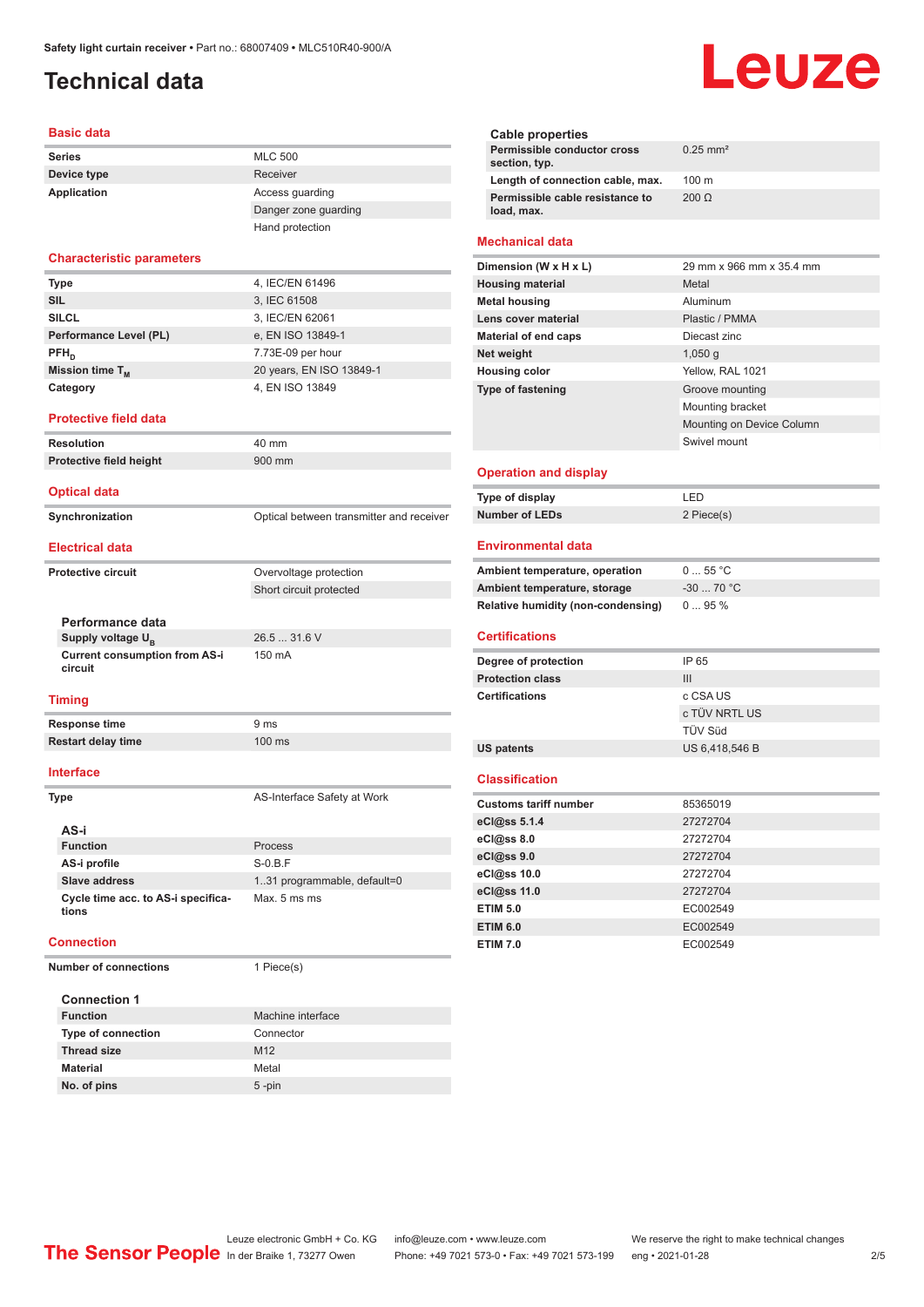## <span id="page-2-0"></span>**Dimensioned drawings**

#### All dimensions in millimeters

### Calculation of the effective protective field height  $H_{PFE} = H_{PFN} + B + C$



 $H_{\text{PFN}}$  Nominal protective field height = 900 mm<br>A Total height = 966 mm

Total height =  $966$  mm

B 25 mm

R Effective protective field height  $H_{PFE}$  goes beyond the dimensions of the optics area to the outer borders of the circles labeled with R.

## **Electrical connection**

#### **Connection 1**

| <b>Function</b>           | Machine interface |
|---------------------------|-------------------|
| <b>Type of connection</b> | Connector         |
| <b>Thread size</b>        | M <sub>12</sub>   |
| <b>Type</b>               | Male              |
| <b>Material</b>           | Metal             |
| No. of pins               | $5$ -pin          |
| Encoding                  | A-coded           |

#### **Pin Pin assignment 1** AS-i+ **2** n.c. **3** AS-i-**4** n.c. **5** n.c.



Leuze

## **Operation and display**

| <b>LED</b>     | <b>Display</b>          | <b>Meaning</b>                                |
|----------------|-------------------------|-----------------------------------------------|
| 1              | Off                     | Device switched off                           |
|                | Red, continuous light   | Protective field interrupted                  |
|                | Red, flashing, 1 Hz     | External error                                |
|                | Red, flashing, 10 Hz    | Internal error                                |
|                | Green, flashing, 1 Hz   | Protective field free, weak signal            |
|                | Green, continuous light | Protective field free                         |
| $\overline{2}$ | Off                     | No voltage                                    |
|                | On                      | OSSD off, transmission channel C2             |
|                | Green, continuous light | AS-i slave communicating with AS-i master     |
|                | Red, continuous light   | AS-i slave not communicating with AS-i master |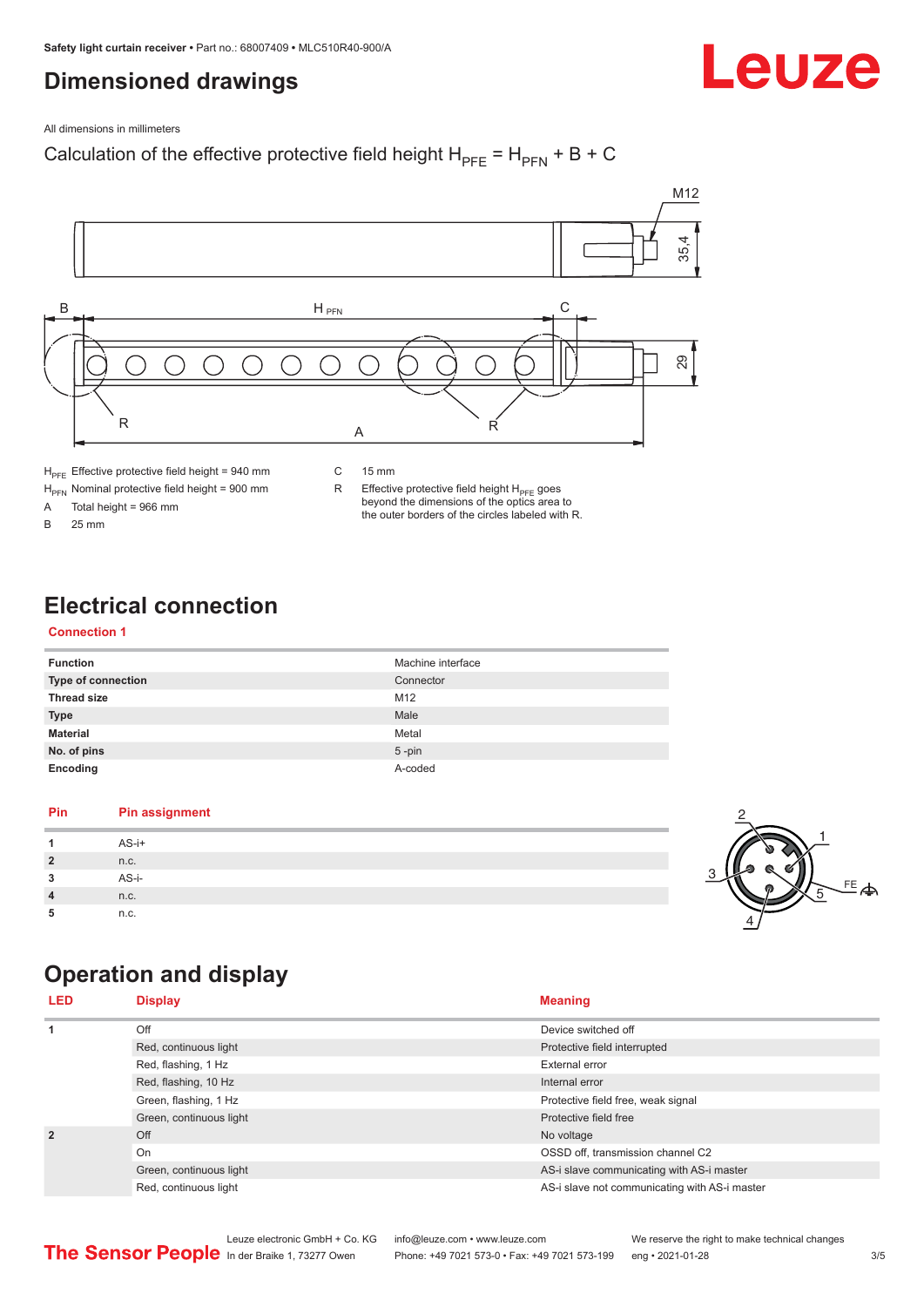## <span id="page-3-0"></span>**Operation and display**

| <b>LED</b>     | <b>Display</b>                  | <b>Meaning</b>                                       |
|----------------|---------------------------------|------------------------------------------------------|
| $\overline{2}$ | Yellow, flashing                | AS-i slave has invalid address 0                     |
|                | Red, flashing                   | AS-i slave device error or AS-i connection defective |
|                | Red/green, flashing alternately | Periphery error                                      |

## **Suitable transmitters**

| Part no. | <b>Designation</b> | <b>Article</b>                      | <b>Description</b>                                                                                                                                                     |
|----------|--------------------|-------------------------------------|------------------------------------------------------------------------------------------------------------------------------------------------------------------------|
| 68006409 | MLC500T40-900/A    | Safety light curtain<br>transmitter | Resolution: 40 mm<br>Protective field height: 900 mm<br>Operating range: 0  20 m<br>Interface: AS-Interface Safety at Work<br>Connection: Connector, M12, Metal, 5-pin |

## **Part number code**

| Part designation: MLCxyy-za-hhhhei-ooo |                                                                                                                                                                                                                                                                                             |  |  |  |
|----------------------------------------|---------------------------------------------------------------------------------------------------------------------------------------------------------------------------------------------------------------------------------------------------------------------------------------------|--|--|--|
| <b>MLC</b>                             | <b>Safety light curtain</b>                                                                                                                                                                                                                                                                 |  |  |  |
| x                                      | <b>Series</b><br>3: MLC 300<br>5: MLC 500                                                                                                                                                                                                                                                   |  |  |  |
| yy                                     | <b>Function classes</b><br>00: transmitter<br>01: transmitter (AIDA)<br>02: transmitter with test input<br>10: basic receiver - automatic restart<br>11: basic receiver - automatic restart (AIDA)<br>20: standard receiver - EDM/RES selectable<br>30: extended receiver - blanking/muting |  |  |  |
| z                                      | Device type<br>T: transmitter<br>R: receiver                                                                                                                                                                                                                                                |  |  |  |
| a                                      | <b>Resolution</b><br>14: 14 mm<br>20:20 mm<br>30:30 mm<br>40:40 mm<br>90: 90 mm                                                                                                                                                                                                             |  |  |  |
| hhhh                                   | Protective field height<br>150  3000: from 150 mm to 3000 mm                                                                                                                                                                                                                                |  |  |  |
| e                                      | <b>Host/Guest (optional)</b><br>H: Host<br>MG: Middle Guest<br>G: Guest                                                                                                                                                                                                                     |  |  |  |
| j.                                     | Interface (optional)<br>/A: AS-i                                                                                                                                                                                                                                                            |  |  |  |
| 000                                    | Option<br>/V: high Vibration-proof<br>EX2: explosion protection (zones 2 + 22)<br>SPG: Smart Process Gating                                                                                                                                                                                 |  |  |  |
|                                        | <b>Note</b>                                                                                                                                                                                                                                                                                 |  |  |  |
|                                        | $\&$ A list with all available device types can be found on the Leuze website at www.leuze.com.                                                                                                                                                                                             |  |  |  |

Leuze